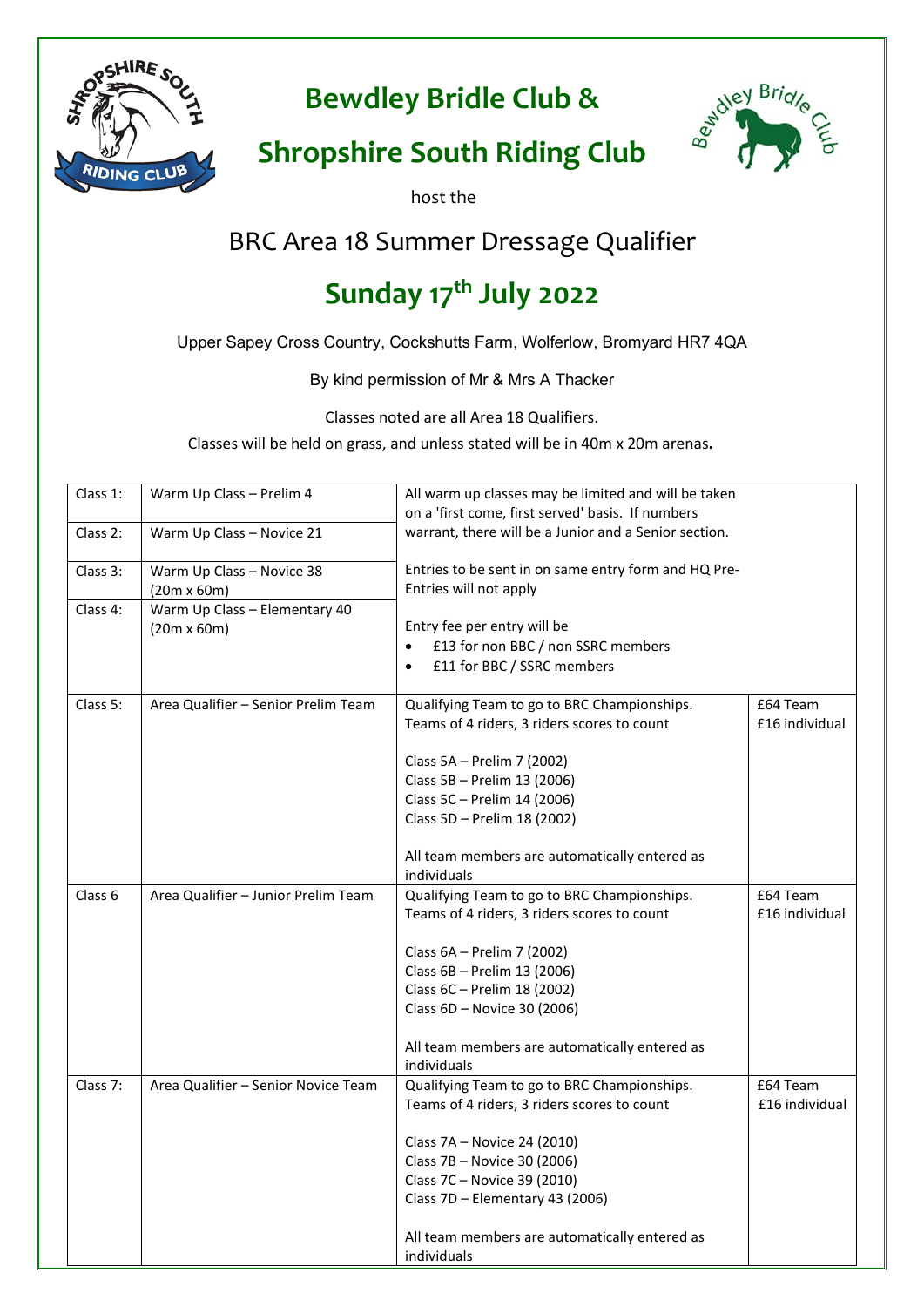| Class 8:  | Area Qualifier - Intro Dressage      | Class 8A : Senior Intro B (2009)                                                       | £16 per test               |
|-----------|--------------------------------------|----------------------------------------------------------------------------------------|----------------------------|
|           |                                      | Class 8B : Junior Intro B (2009)                                                       |                            |
| Class 9:  | Area Qualifier - Junior Elementary   | Class 9 : Elementary 43 (2006)                                                         | £16 per test               |
| Class 10: | Area Qualifier - Pick A Test         | Medium 61 (2002) or                                                                    | £16 per test               |
|           |                                      | Advanced Medium 92 (2011)                                                              |                            |
| Class 11: | Area Qualifier - Senior Riding Tests | Qualifying Team to go to BRC Championships.                                            | £64 Team                   |
|           |                                      | Teams of 4 riders, 2 riders to ride each test                                          | £16 individual             |
|           |                                      | 3 riders scores to count                                                               |                            |
|           |                                      |                                                                                        |                            |
|           |                                      | Class 11A : Senior Prelim 12 (2005) using BRC Riding                                   |                            |
|           |                                      | Test score sheet (2014)                                                                |                            |
|           |                                      | Class 11B - Novice 24 (2010) using BRC Riding Test                                     |                            |
|           |                                      | score sheet (2014)                                                                     |                            |
|           |                                      |                                                                                        |                            |
|           |                                      | All team members are automatically entered as                                          |                            |
|           |                                      | individuals                                                                            |                            |
|           |                                      |                                                                                        |                            |
| Class 12: | Area Qualifier - Junior Riding Tests | Qualifying Team to go to BRC Championships.<br>Teams of 4 riders to ride the same test | £64 Team<br>£16 individual |
|           |                                      |                                                                                        |                            |
|           |                                      | 3 riders scores to count                                                               |                            |
|           |                                      | Class 12AB - Junior (Prelim 12 (2005) using BRC                                        |                            |
|           |                                      | Riding Test score sheet (2014)                                                         |                            |
|           |                                      |                                                                                        |                            |
|           |                                      | All team members are automatically entered as                                          |                            |
|           |                                      | individuals                                                                            |                            |
|           |                                      |                                                                                        |                            |
|           |                                      |                                                                                        |                            |

#### **THIS EVENT IS BEING RUN UNDER CURRENT BRITISH RIDING CLUB RULES**

For full eligibility for both horse and rider see Appendix 2&3 of the BRC Handbook 2022.

Numbers must be displayed on both sides on horse as per BD rules (either bridle or saddlecloth).

#### **Entries:**

Preliminary entries for teams must be made by the club representative to the BRC Office 21 days before the Area Qualifier. Prelim entries must be paid directly to BRC via postal entry (see BRC website for printable form) or online entries can be made via the BHS bookshop (www.britishhorse.com).

Entry forms are also to be completed on the attached form and sent to the Entries Secretary

| Jackie Hopkins, at address:                    | 20 Oakleaf Rise, Far Forest, Worcs. DY14 9AE |                             |  |  |
|------------------------------------------------|----------------------------------------------|-----------------------------|--|--|
| or Email:                                      |                                              | jackiehopkins5050@gmail.com |  |  |
| Payments via Bank Transfer $-$ A/C Nº 50183156 | S/C Nº 40-10-13                              | <b>Ref AR18SDR 17/7</b>     |  |  |

Cheques made payable to Bewdley Bridle Club.

Times will be available on Area 18 website (http://www.brcarea18.co.uk/) and on Bewdley Bridle Club website (www.bewdleybridleclub.com) on the Thursday before the competition.

If the date of the qualifier is cancelled for any reason, the close of prelim entry will remain. However, if the qualifier is moved more than 21 days later, entries will be re-opened but late entry fees cannot be refunded. Eligibility will be approved at the original close of prelim entry.

All hats must have a visible BRC hat tag in place before they are used for warming up and competing, to show that it meets the current safety standards. There will be a trained official available on the day to tag your hat if it does not currently have one.

Area Qualifier horses must have up to date influenza vaccinations in line with rule G7 in the current BRC Rulebook. All passports must be shown to the secretary on the day.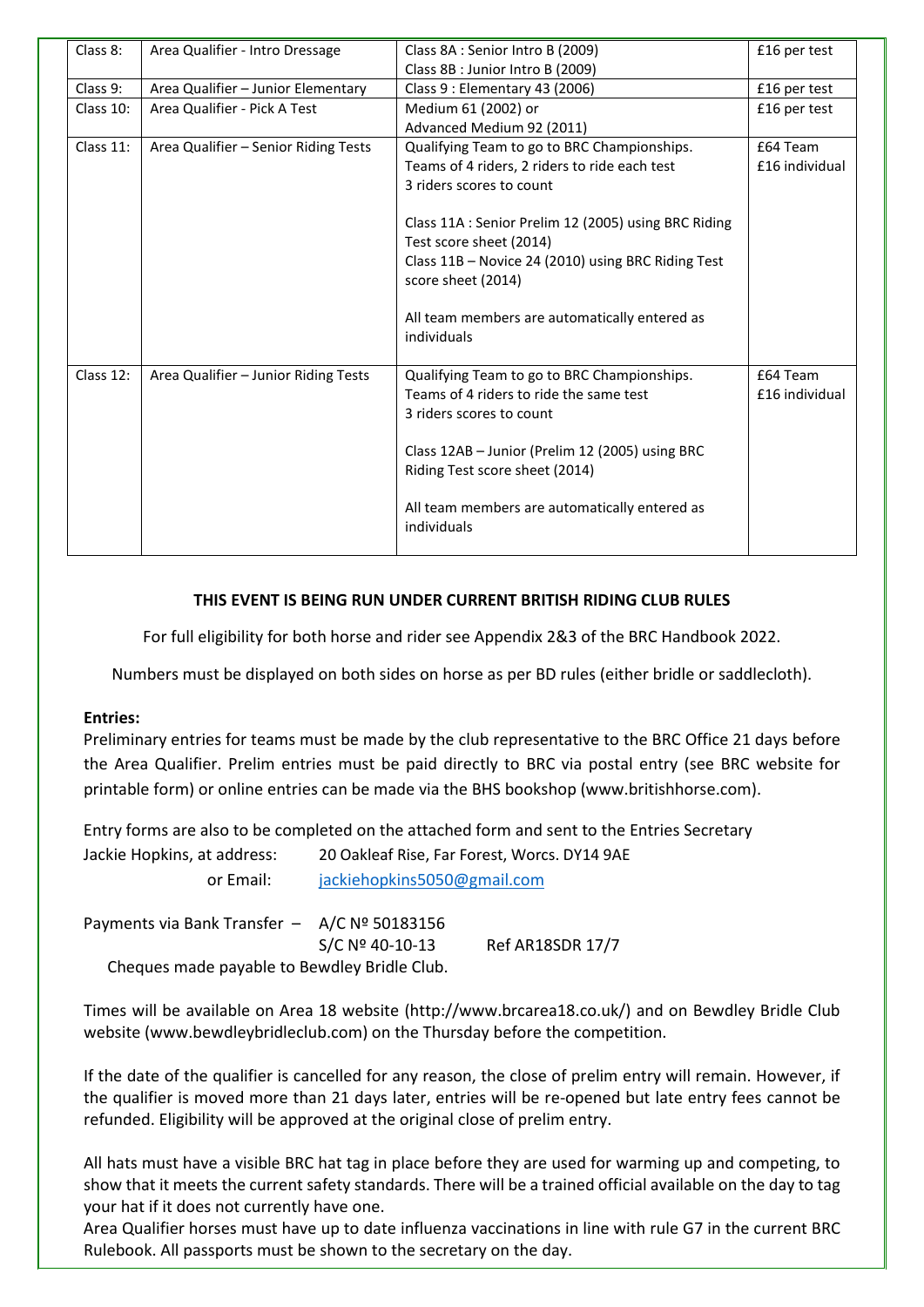#### **Area PRELIM entries close Friday 24th June Please use Area Entry form (available on BRC website) and Entries to Jackie by 9th July 2022**

There will be on-site refreshments and a photographer.

#### **Additional Rules and Regulations**

 BBC and SRC will not tolerate any verbal or physical abuse of its members, competitors, spectators or animals and reserves the right to ask any person deemed to be behaving inappropriately to leave the showground.

 $\triangleright$  Any animal behaving in a manner which may pose a danger to other attendees may be asked to leave the ring / show ground – no refund of entry fees will be made

- Hard Hats must be worn at all times when mounted conforming to PAS 015 or BSEN1384 Standard.
- $\triangleright$  Stallions must display a stallion disc at all times
- $\triangleright$  Horses or ponies must be at least 4 years of age to compete

 $\triangleright$  A child protection trained member of the organising committee is available all day – contact the secretary if needed

- $\triangleright$  Horses must not be unattended tied to the outside of vehicles.
- $\triangleright$  All dogs must be kept on a lead at all times and all fouling must be removed
- $\triangleright$  Directions of any steward or representative of BBC must be followed, failure to do so may result in elimination and / or being asked to leave a class / the show ground. No refund of entry fees will be made.

 The judge's decision and that of the BRC Official Steward is final. Any objections must be made in accordance with BRC rule G14.1

 $\triangleright$  The organisers reserve the right to refuse admission to any class, and reserve the right to alter the schedule and to close or cancel classes.

Entries withdrawn AFTER closing date will be charged for and may not be carried forward.

#### **COVID**

- $\triangleright$  All current covid restrictions will apply.
- $\triangleright$  If you have any symptoms, do not attend.
- $\triangleright$  Please check Area 18 web pages for all current restrictions and any changes to those

#### **Health and Safety**

The organisers of this event have taken all reasonable precautions to ensure the health and safety of everyone present. For these measures to be effective, everyone must take all reasonable precautions to avoid and prevent accidents occurring and must obey the instructions of the organisers, officials and stewards. There will be a human first aider on site.

#### **Legal Liability**

Neither the organisers or any person acting on their behalf, accept any liability for any loss, damage, accident, injury or illness to horses, riders, spectators, or any other persons or property whatsoever.